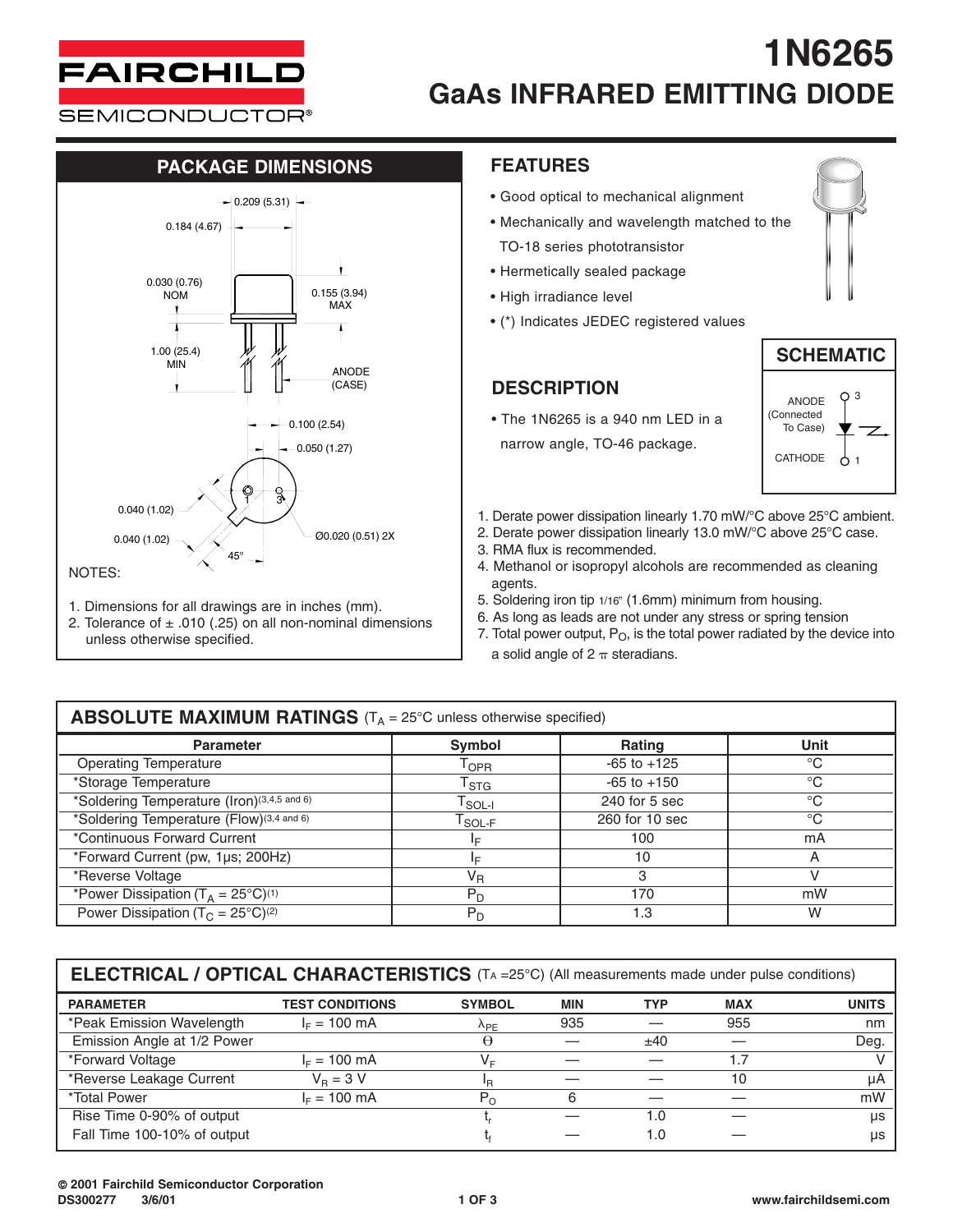## **FAIRCHILD SEMICONDUCTOR®**

# **1N6265 GaAs INFRARED EMITTING DIODE**